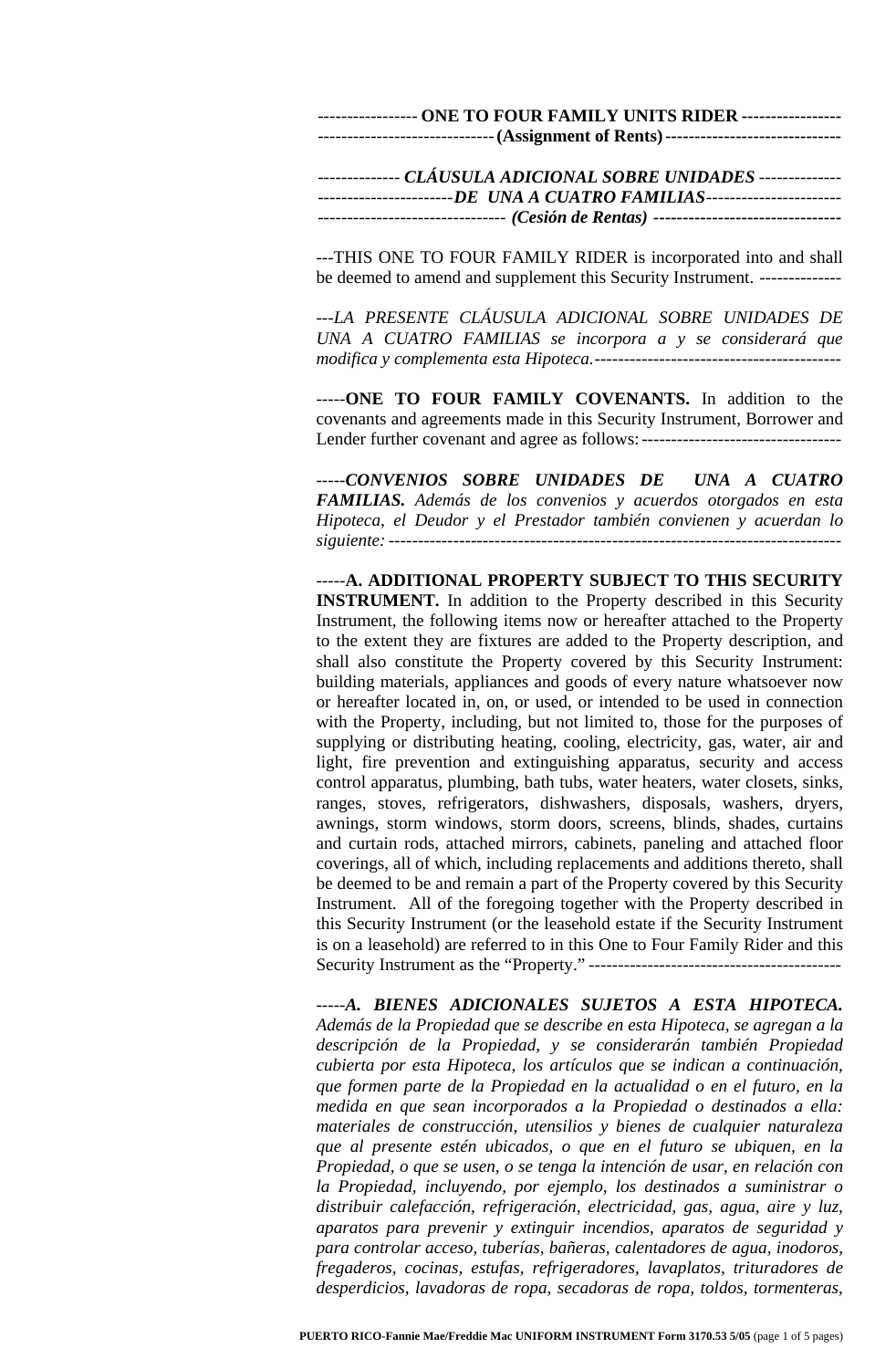*guardapuertas, telas metálicas, persianas, estores, cortinas y varillas de cortinas, espejos fijos, gabinetes, paneles y cubiertas fijas para pisos, todos los cuales, con sus reemplazos y adiciones, se considerarán ser, y continuar siendo, parte de la Propiedad cubierta por el Instrumento de Garantía. La presente Cláusula Adicional sobre Unidades de Una a Cuatro Familias y esta Hipoteca se refieren a todo lo antes dicho, conjuntamente con la Propiedad que se describe en esta Hipoteca (o el derecho de arrendamiento, si esta Hipoteca se constituye sobre propiedad arrendada), como la "Propiedad".-----------------------------------------------*

**-----B. USE OF PROPERTY; COMPLIANCE WITH LAW.** Borrower shall not seek, agree to or make a change in the use of the Property or its zoning classification, unless Lender has agreed in writing to the change. Borrower shall comply with all laws, ordinances, regulations and requirements of any governmental body applicable to the Property. --------

*-----B. USO DE LA PROPIEDAD; CUMPLIMIENTO CON LA LEY. El Deudor no intentará realizar, ni aceptará, ni realizará un cambio en el uso de la Propiedad o en su zonificación, a menos que el Prestador haya consentido al cambio por escrito. El Deudor cumplirá con todos los estatutos, ordenanzas, reglamentos y requerimientos establecidos por cualquier organismo gubernamental que sean aplicables a la Propiedad. -*

-----**C. SUBORDINATE LIENS.** Except as permitted by federal law, Borrower shall not allow any lien inferior to this Security Instrument to be perfected against the Property without Lender's prior written permission. -

*-----C. GRAVÁMENES INFERIORES. Salvo que la ley federal lo autorice, el Deudor no permitirá que se constituya sobre la Propiedad ningún gravamen de rango inferior al de esta Hipoteca sin la autorización previa y escrita del Prestador. ----------------------------------------------------*

-----**D. RENT LOSS INSURANCE.** Borrower shall maintain insurance against rent loss in addition to the other hazards for which insurance is required by Section 5 of Part FOURTH. ----------------------------------------

*-----D. SEGURO CONTRA PÉRDIDA DE RENTAS. El Deudor mantendrá un seguro contra pérdida de rentas, además de contra otras pérdidas a ser aseguradas a tenor con la Sección 5 de la Parte CUARTA.* 

-----**E. "BORROWER'S RIGHT TO REINSTATE" DELETED.** Section 19 of Part FOURTH is deleted. -----------------------------------------

*-----E. ELIMINACIÓN DEL "DERECHO DEL DEUDOR A RESTABLECER". Se elimina la Sección 19 de la Parte CUARTA. --------*

**-----F. BORROWER'S OCCUPANCY.** Unless Lender and Borrower otherwise agree in writing, Section 6 of Part FOURTH concerning Borrower's occupancy of the Property is deleted. --------------------------------

*-----F. OCUPACIÓN POR PARTE DEL DEUDOR. Salvo que el Prestador y el Deudor acuerden lo contrario por escrito, se elimina la Sección 6 de la Parte CUARTA, referente a la ocupación de la Propiedad por parte del Deudor. --------------------------------------------------------------*

-----**G. ASSIGNMENT OF LEASES.** Upon Lender's request after default, Borrower shall assign to Lender all leases of the Property and all security deposits made in connection with leases of the Property. Upon the assignment, Lender shall have the right to modify, extend or terminate the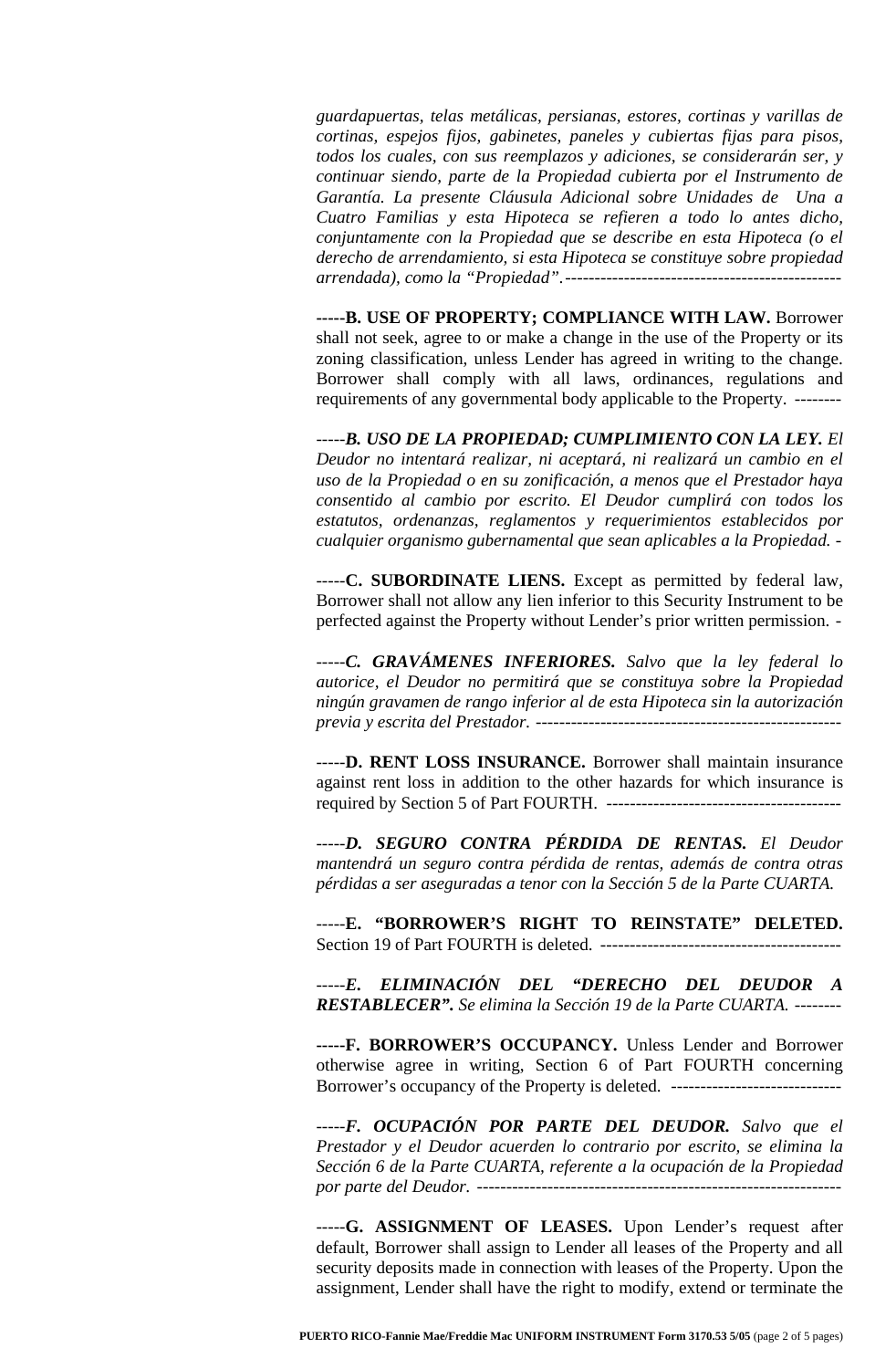existing leases and to execute new leases, in Lender's sole discretion. As used in this paragraph G, the word "lease" shall mean "sublease" if this Security Instrument is on a leasehold. -------------------------------------------

*-----G. CESIÓN DE ARRENDAMIENTOS. A solicitud del Prestador después de incumplimiento por el Deudor, el Deudor vendrá obligado a ceder al Prestador todos los arrendamientos de la Propiedad y todos los depósitos en garantía efectuados en relación con los arrendamientos de la Propiedad. Después de la cesión, el Prestador tendrá derecho a modificar, prorrogar o cancelar los arrendamientos existentes y a firmar nuevos arrendamientos, a discreción exclusiva del Prestador. Según utilizada en este párrafo G, la palabra "arrendamiento" significará también "subarrendamiento" si esta Hipoteca se constituye sobre un derecho de arrendamiento. --------------------------------------------------------*

-----**H. ASSIGNMENT OF RENTS; APPOINTMENT OF RECEIVER; LENDER IN POSSESSION.** Borrower absolutely and unconditionally assigns and transfers to Lender all the rents and revenues ("Rents") of the Property, regardless of to whom the Rents of the Property are payable. Borrower authorizes Lender or Lender's agents to collect the Rents, and agrees that each tenant of the Property shall pay the Rents to Lender or Lender's agents. However, Borrower shall receive the Rents until: (i) Lender has given Borrower notice of default pursuant to Section 22 of Part FOURTH, and (ii) Lender has given notice to the tenant(s) that the Rents are to be paid to Lender or Lender's agent. This assignment of Rents constitutes an absolute assignment and not an assignment for additional security only. -----------------------------------------

*-----H. CESIÓN DE RENTAS; DESIGNACIÓN DE ADMINISTRADOR; PRESTADOR EN POSESIÓN. El Deudor cede y transfiere al Prestador, en forma absoluta e incondicional, todas las rentas e ingresos ("Rentas") de la Propiedad, independientemente de a quién deban pagarse las Rentas de la Propiedad. El Deudor autoriza al Prestador o a los agentes del Prestador a cobrar las Rentas, y acuerda que cada arrendatario de la Propiedad pagará las Rentas al Prestador o a los agentes del Prestador. Sin embargo, el Deudor recibirá las Rentas hasta que: (i) el Prestador haya cursado notificación de incumplimiento al Deudor de conformidad con la Sección 22 de la Parte CUARTA y (ii) el Prestador haya notificado al/los arrendatario(s) que las Rentas deben pagarse al Prestador o al agente del Prestador. Esta cesión de Rentas constituye una cesión absoluta y no una cesión meramente para constituir una garantía adicional. ------------------------------------------------------------*

-----If Lender gives notice of default to Borrower: (i) all Rents received by Borrower shall be held by Borrower as trustee for the benefit of Lender only, to be applied to the sums secured by this Security Instrument; (ii) Lender shall be entitled to collect and receive all of the Rents of the Property; (iii) Borrower agrees that each tenant of the Property shall pay all Rents due and unpaid to Lender or Lender's agents upon Lender's written demand to the tenant; (iv) unless Applicable Law provides otherwise, all Rents collected by Lender or Lender's agents shall be applied first to the costs of taking control of and managing the Property and collecting the Rents, including, but not limited to, attorneys' fees, receiver's fees, premiums on receiver's bonds, repair and maintenance costs, insurance premiums, taxes, assessments and other charges on the Property, and then to the sums secured by this Security Instrument; (v) Lender, Lender's agents or any judicially appointed receiver shall be liable to account for only those Rents actually received; and (vi) Lender shall be entitled to have a receiver appointed to take possession of and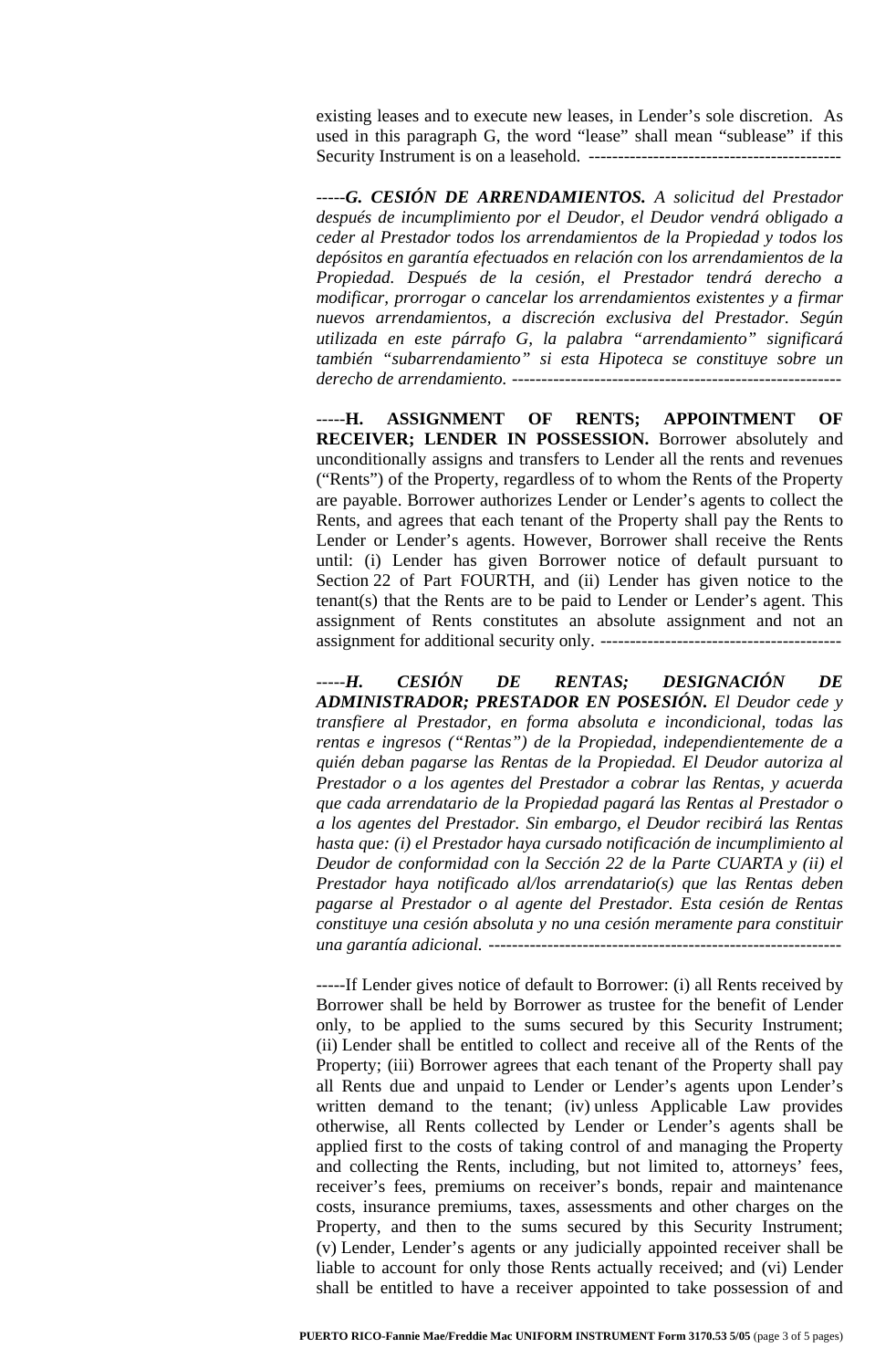manage the Property and collect the Rents and profits derived from the Property without any showing as to the inadequacy of the Property as security. ------------------------------------------------------------------------------

*-----Si el Prestador cursa notificación de incumplimiento al Deudor: (i) todas las Rentas que reciba el Deudor las conservará únicamente en calidad de fiduciario para el beneficio del Prestador, y se aplicarán a las sumas garantizadas por esta Hipoteca; (ii) el Prestador tendrá derecho a cobrar y recibir todas las Rentas de la Propiedad; (iii) el Deudor acuerda que cada arrendatario de la Propiedad pagará al Prestador o a los agentes del Prestador toda Renta adeudada y no pagada, a solicitud escrita del Prestador al arrendatario; (iv) salvo que la Ley Aplicable disponga otra cosa, todas las Rentas cobradas por el Prestador o por los agentes del Prestador se aplicarán en primer término a los gastos incurridos en la toma de control de la Propiedad y en su administración, y en el cobro de las Rentas, incluyendo, pero no limitados a, honorarios de abogados, honorarios del administrador, primas por las fianzas del administrador, gastos de reparación y mantenimiento, primas de seguros, impuestos, contribuciones y otros cargos sobre la Propiedad, y después a las sumas garantizadas por esta Hipoteca; (v) el Prestador, los agentes del Prestador o cualquier administrador designado judicialmente serán responsables solamente por aquellas Rentas que realmente reciban; y (vi) el Prestador tendrá derecho a que se designe un administrador para que tome posesión y la administre la Propiedad, y cobre las Rentas y ganancias derivadas de la Propiedad, sin que sea necesario demostrar que la Propiedad es insuficiente como garantía. -------------------------------*

-----If the Rents of the Property are not sufficient to cover the costs of taking control of and managing the Property and of collecting the Rents any funds expended by Lender for such purposes shall become indebtedness of Borrower to Lender secured by this Security Instrument pursuant to Section 9 of Part FOURTH. -----------------------------------------

*-----Si las Rentas de la Propiedad no son suficientes para cubrir los gastos de la toma de control y administración de la Propiedad y del cobro de las Rentas, los fondos que gaste el Prestador para dichos fines se convertirán en una deuda del Deudor para con el Prestador, garantizada por esta Hipoteca de conformidad con la Sección 9 de la Parte CUARTA. ----------*

-----Borrower represents and warrants that Borrower has not executed any prior assignment of the Rents and has not performed, and will not perform, any act that would prevent Lender from exercising its rights under this paragraph. ---------------------------------------------------------------------------

*-----El Deudor declara y garantiza que no ha efectuado cesiones previas de las Rentas y que no ha realizado ni realizará acto alguno que impida que el Prestador ejerza los derechos que le asisten en virtud de este párrafo. ------------------------------------------------------------------------------*

-----Lender, or Lender's agents or a judicially appointed receiver, shall not be required to enter upon, take control of or maintain the Property before or after giving notice of default to Borrower. However, Lender, or Lender's agents or a judicially appointed receiver, may do so at any time when a default occurs. Any application of Rents shall not cure or waive any default or invalidate any other right or remedy of Lender. This assignment of Rents of the Property shall terminate when all the sums secured by this Security Instrument are paid in full. ---------------------------